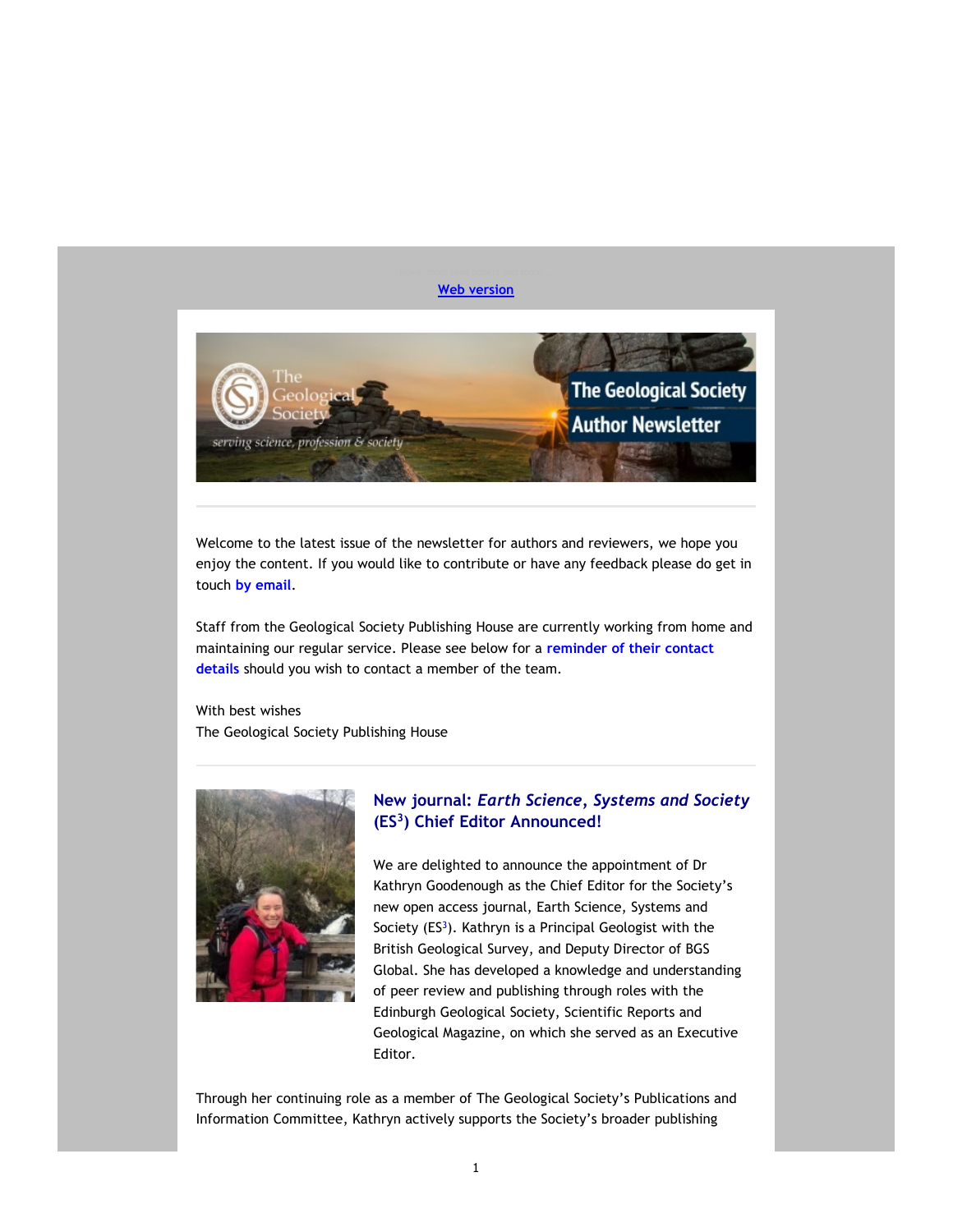programme and was directly involved in the proposal to launch ES3.

Her research interests include the geology of critical metal deposits, and wider aspects of crustal evolution, magmatism and mineralisation. She also has an interest in sustainable exploration and management of mineral resources, particularly in developing countries. She currently represents the UK on the Executive Committee of the International Continental Drilling Programme.

For enquires, please contact us at: Journal@EScubed.org



## Update on the Lyell Collection content for institutions

In response to the economic impact of Covid-19 on its 2020 institutional subscribers, The Geological Society of London is offering institutions the option to renew Lyell Collection at 2020 rates. To make sure your institution continues to provide access to Lyell Content please forward this information to your librarian. The deadline for renewal is 30 November.

## Are you an author from a UK HE institution?

If yes, you may be able to publish Open Access in any of GSL's hybrid journals and books for no extra cost if your institution has signed up to the new Read and Publish agreement with GSL.

This agreement ensures that UK HE authors funded by Plan S signatories are able to publish with GSL. At the time of writing more than six institutions have signed up including University of Durham, Queen's University Belfast, University of Bristol, Cardiff University, Heriot-Watt University and Open University.

When submitting your article for publication Editorial Manager (our online submission system) will invite you to check the Read and Publish options offered.

Ask your librarian if your institution is signed up or click here to see the latest list of signatories.

## Journal Thematic Collections



 Call for papers: Call for papers: Hydrochemistry related to exploration and environmental issues

The journal Geochemistry: Exploration, Environment, Analysis is seeking papers for inclusion in a thematic collection dealing with hydrochemistry.

Specifically, we seek papers that involve the use of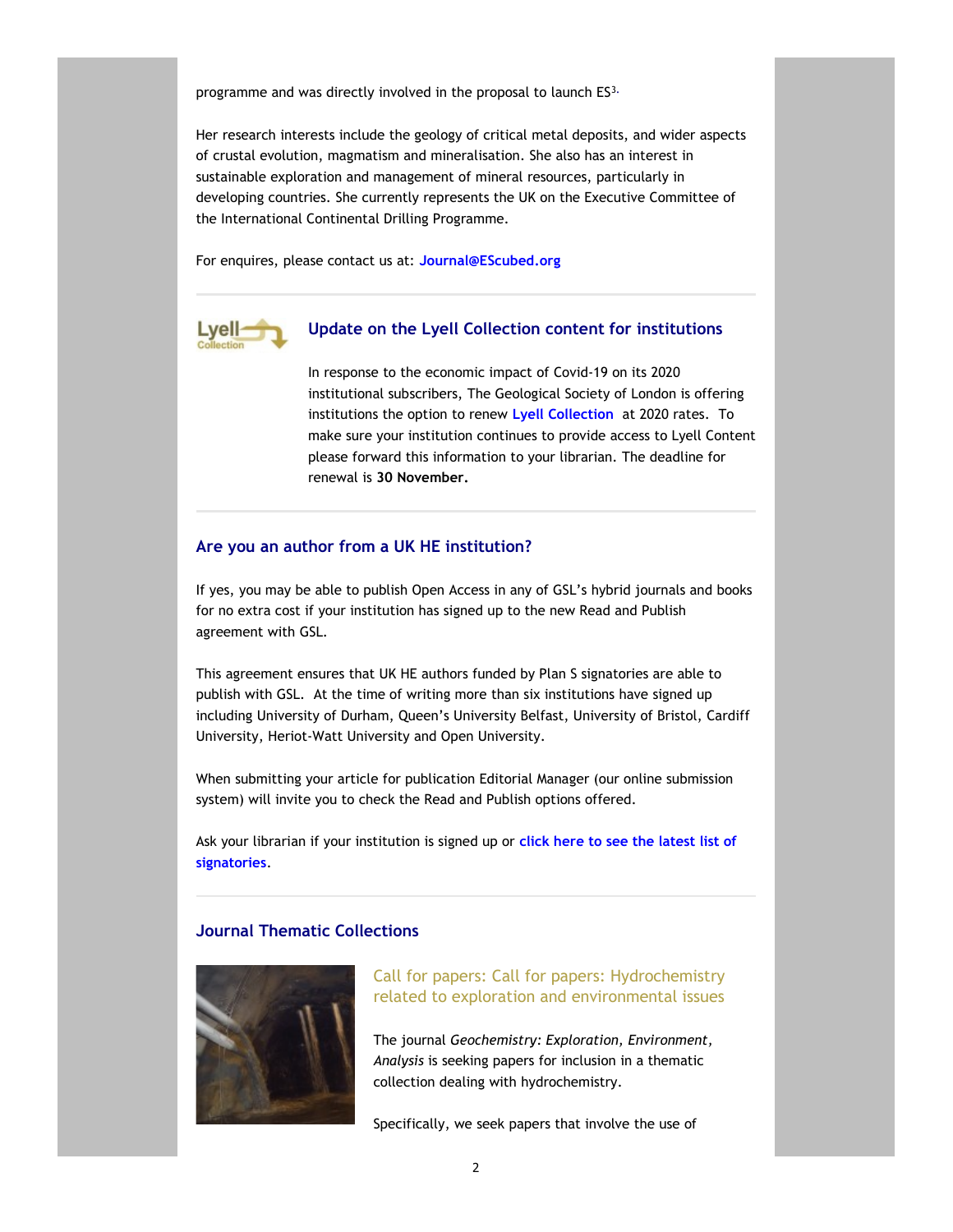hydrochemistry in mineral deposit exploration, understanding environmental issues related to mining and mineral processing, remediation of sites contaminated by mining and mineral processing, water quality connected to water resources and agriculture and the development of analytical techniques in hydrochemistry for mineral deposit and environmental applications. We welcome papers involving major- and trace-element hydrochemistry, stable isotope hydrogeochemistry, radiogenic isotope geochemistry, and organic hydrogeochemistry applied to mineral deposits and the environment.

More details can be found here.

 Call for papers: Thematic Collection on 'Digitization and Digitalization in engineering geology and hydrogeology' in Quarterly Journal of Engineering Geology and Hydrogeology (Extended Deadline)

The Quarterly Journal of Engineering Geology and Hydrogeology (QJEGH) is calling for papers to be submitted to the 'Digitization and Digitalization in engineering geology and hydrogeology' thematic collection. A range of article types are encouraged.

Deadline extended, papers should be submitted no later than 30 November 2020.

## More information can be found here

Heartiest congratulations to the authors of the most read papers in October 2020 in the Lyell Collection



#### Journal of the Geological Society

Linking surface and subsurface volcanic stratigraphy in the Turkana Depression of the East African Rift system

By Nick Schofield, Richard Newton, Scott Thackrey, Douglas Watson, David Jolley and Chris Morley



 Quarterly Journal of Engineering Geology and Hydrogeology

Hydrogeological challenges in a low-carbon economy

By Paul L. Younger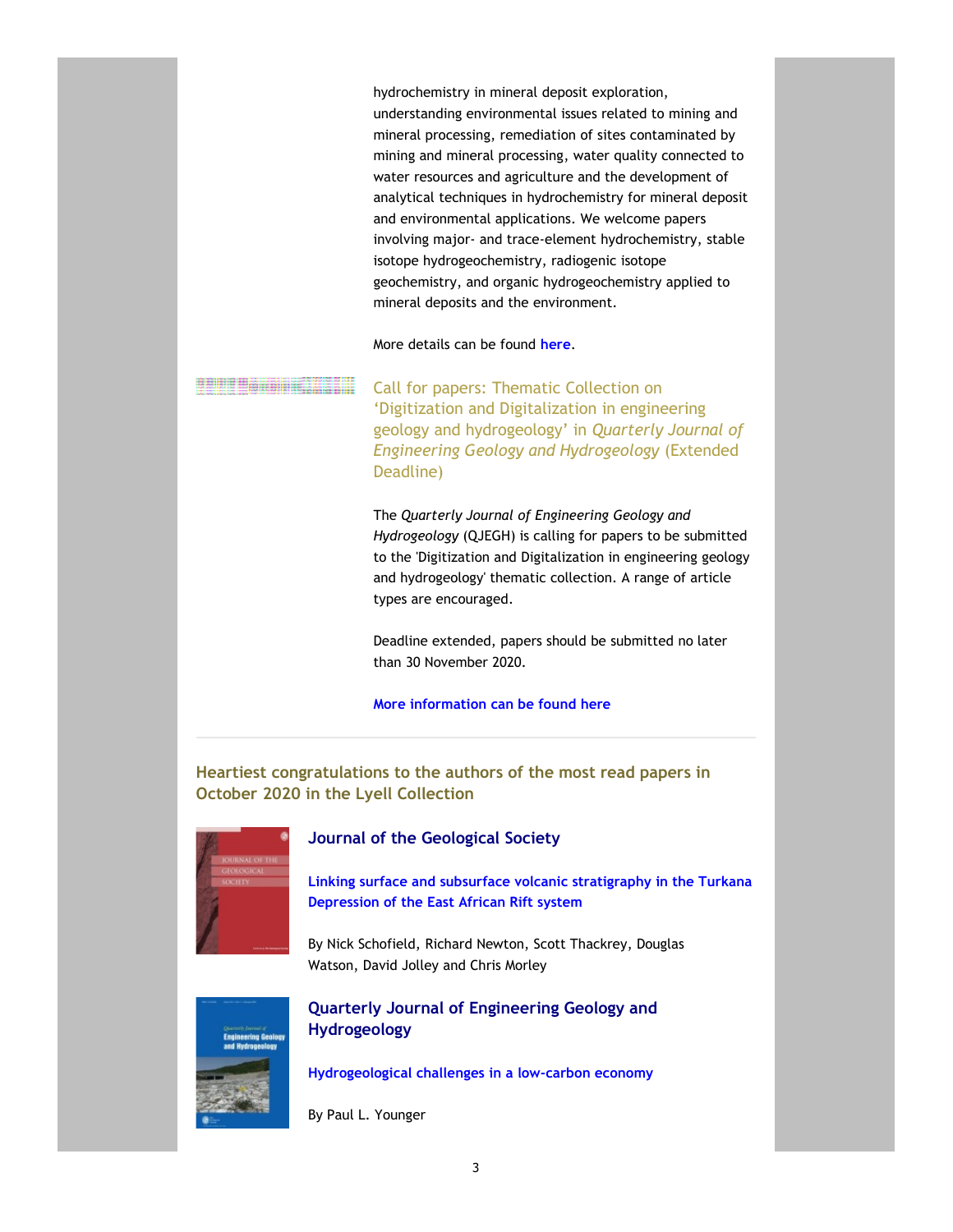

# Petroleum Geoscience: the international journal of geoenergy and applied earth science

Geoscience and decarbonization: current status and future directions

By Michael H. Stephenson, Philip Ringrose, Sebastian Geiger, Michael Bridden and David Schofield



# Geochemistry: Exploration, Environment, Analysis

State-of-the-Art Analysis of Geochemical Data for Mineral Exploration

By E.C. Grunsky and P. de Caritat



**NEWSLET BY FORMAL SUITE PURSUISHING** 

Scottish Journal of Geology

Borehole temperature log from the Glasgow Geothermal Energy Research Field Site: a record of past changes to ground surface temperature caused by urban development

By Sean M. Watson and Rob Westaway



# Proceedings of the Yorkshire Geological Society

Emplacement of oil in the Devonian Weardale Granite of northern England

By M. Baba, J. Parnell, S. Bowden, J. Armstrong, M. Perez and X. Wang



## Special Publications

Military use of geologists and geology: a historical overview and introduction

By Edward P. F. Rose, Judy Ehlen and Ursula L. Lawrence



# **Memoirs**

Chapter 1 Introduction to the geology of Myanmar

By Khin Zaw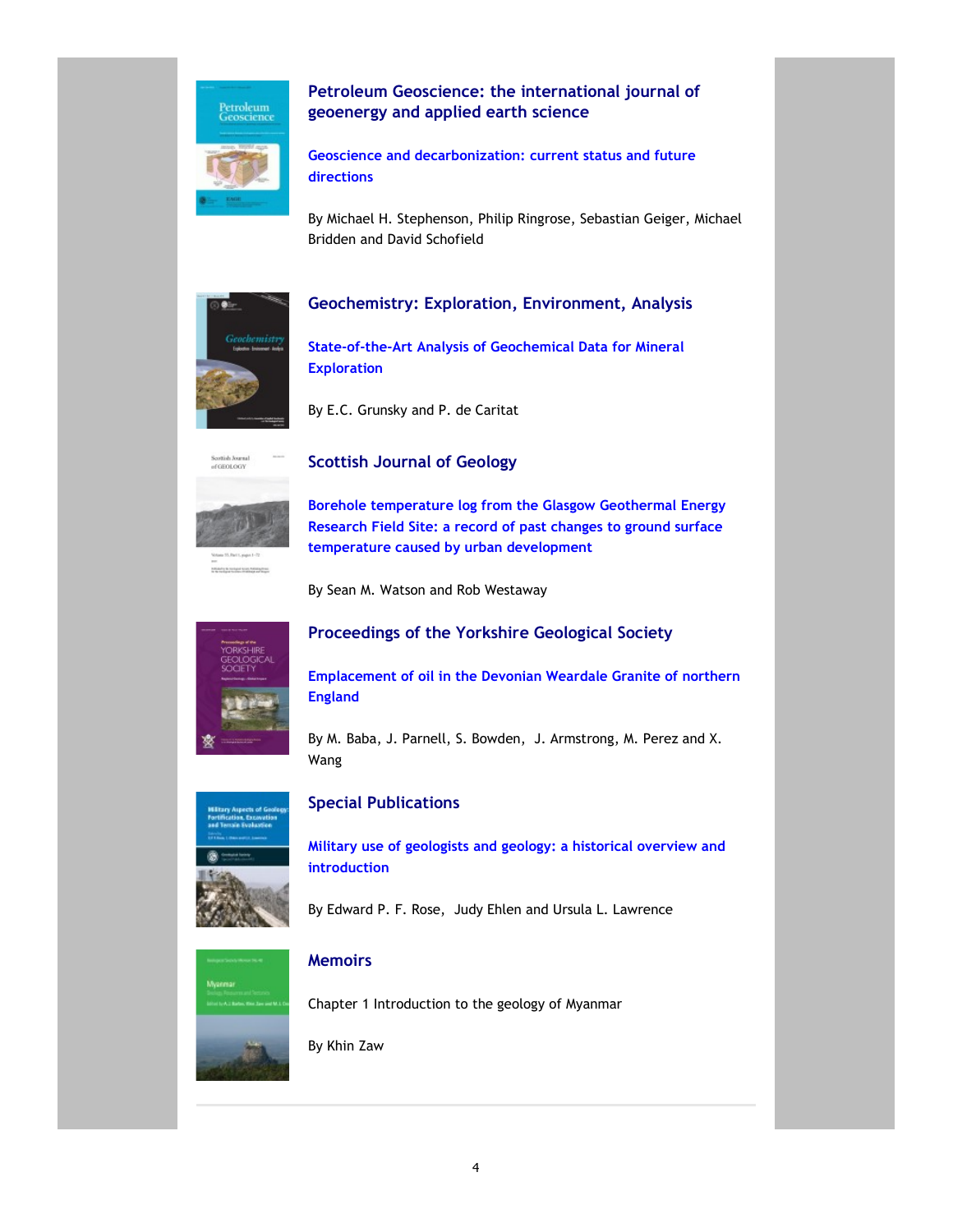## Publishing House Staff Contact Details

Journal of the Geological Society: Contact Patricia Pantos

Quarterly Journal of Engineering Geology and Hydrogeology: Contact Helen Floyd-Walker

Petroleum Geoscience: Contact Bethan Littley

Geochemistry: Exploration, Environment, Analysis: Contact Bethan Littley Proceedings of the Yorkshire Geological Society: Contact Bethan Littley

Scottish Journal of Geology: Contact Helen Floyd-Walker

Special Publications and memoirs: To propose a book: contact David Boyt and Bethan Phillips. For queries related to production contact Jo Armstrong, Samuel Lickiss or Emily England. For book submission queries: Contact Tamzin Anderson

For anything else email hello@geolsoc.org.uk



View Collection

## Year of Life Collection

The evolution of life on Earth has been intrinsically linked to the planet's climatic and biogeochemical state for several billion years. From microbes living deep in the crust to Himalayan tardigrades, and from the search for life's origins to predicting the future climate, life has occupied, adapted to and shaped virtually every environment with impacts across the breadth of the geosciences. This collection, part of the Society's Year of Life 2020, aims to collate recent and seminal papers that cover the breadth of geoscience research into... read more

Guest Editors of the Year of Life Collection Heda Agić, University of California Santa Barbara, United States of America, William Foster, University College Dublin, Ireland, Sophie Nixon, University of Manchester, United Kingdom, Sean McMahon, University of Edinburgh, United Kingdom & Duncan Murdock, Oxford University Museum of Natural History, United Kingdom

#### Open Access Collection

Read or download all papers published Open Access in this collection